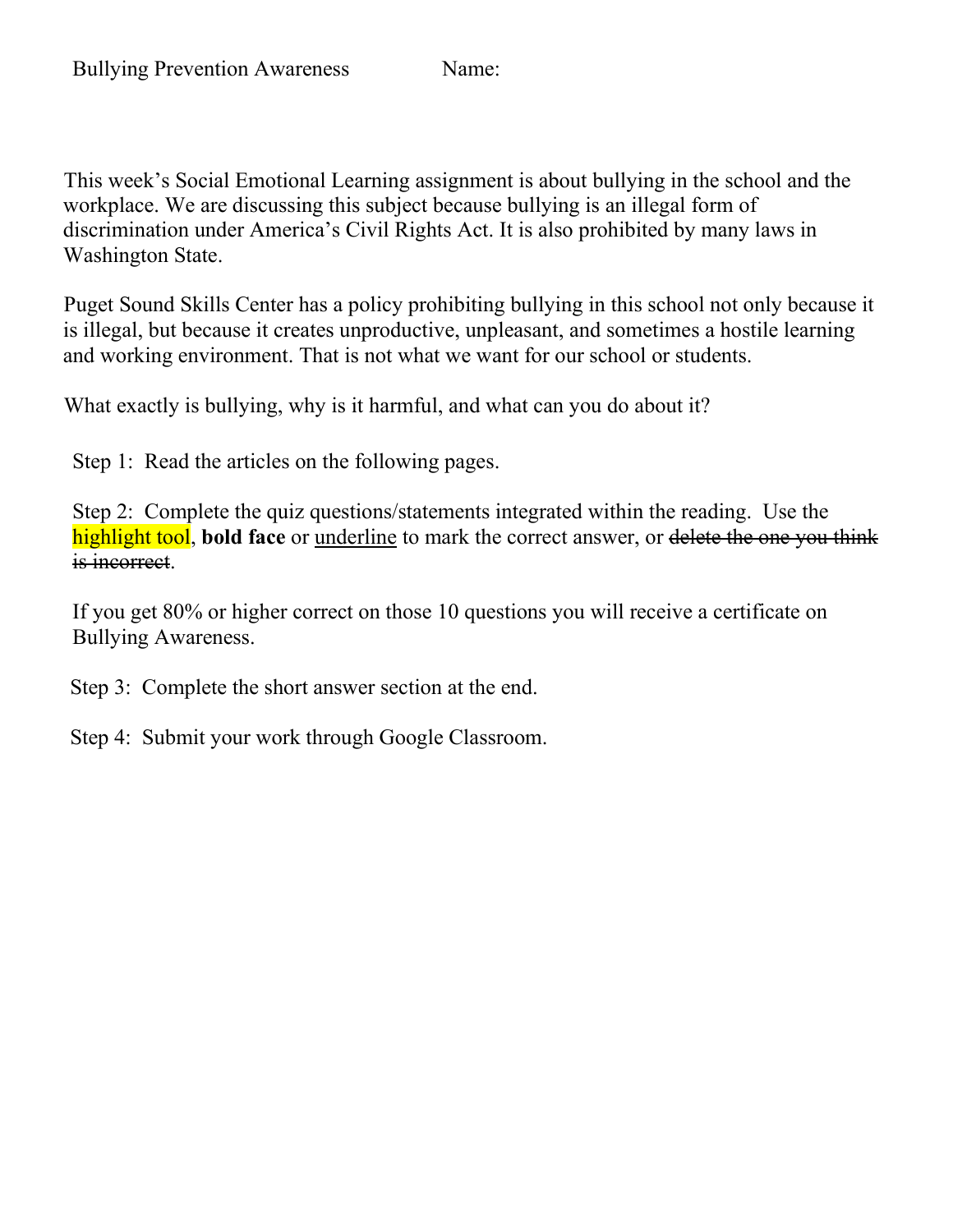## Fighting Back Against Bullies

## A new Teaching Tolerance documentary points the way.

The film this article discusses is based on a true story. Jamie Nabozny carefully planned his every move at school. He had to. The bullying by his classmates in Ashland, Wisconsin, was unrelenting. The attacks began in middle school. Jamie knew he was gay and had told his family, but hadn't come out to friends and classmates. It didn't matter; his classmates saw him as gay. At first, the bullies called him names. That progressed to tripping and shoving, and then to kicks and punches. They ganged up on him in the restroom. Jamie was once kicked so hard that he had to go to the hospital.

Jamie adapted as best he could. Before the first class bell rang, he was already mapping out his day. Jamie got to school early to miss the rush and took refuge in quiet corners. He used hall passes to avoid crowded class changes. And he looked for out-of-the way restrooms where he wouldn't be attacked. Only after other students left school would Jamie finally make his way home. "I spent a lot of time thinking defensively, which is a strange thing to have to do at school," said Jamie, who is now in his mid-30s. "Looking back, I feel like I tried to be numb as much as possible to not feel what was happening."

Jamie reported the abuse to teachers and administrators, but they did little to stop the bullies. A middle school administrator told Jamie he should expect to be bullied if he was going to be gay. A high school official asked him what he did to cause the attacks.

Nabozny's story is told in the new Teaching Tolerance film *Bullied: A Student, a School and a Case that Made History.* The documentary shows how Nabozny courageously stood up for his rights. He filed a lawsuit against the district and school officials. His suit led to an important court decision that public school officials had to protect all students from bullies, including those who are lesbian, gay, bi-sexual or transgender (LGBT).

Viewer's Guide Offers Advice for School Leaders: *The Bullied* viewer's guide that comes in the film kit includes professional development activities and guidance for school leaders as well as classroom lessons. While most schools and educators will act promptly when faced with bullying based on race, religion or ethnicity, many are less likely to confront harassment based on sexual orientation. *The Bullied* guide provides guidance in a series of answers to the questions educators who use the kit may be asked by their colleagues, members of the community or parents.

The guide addresses these important issues: Why is a film on anti-gay bullying necessary? What are the risks to students? What is at stake for the school? Does the ruling depicted in *Bullied* apply to my school? What about a teacher's, student's or parents' personal beliefs? How can I explain the decision to use *Bullied* to my school community? How can I use *Bullied* in staff development? How can I assess my school's climate? Where do I find resources for effective anti-bullying programs?

1. Should someone who is LGBT have to endure being bullied because of their orientation? Yes No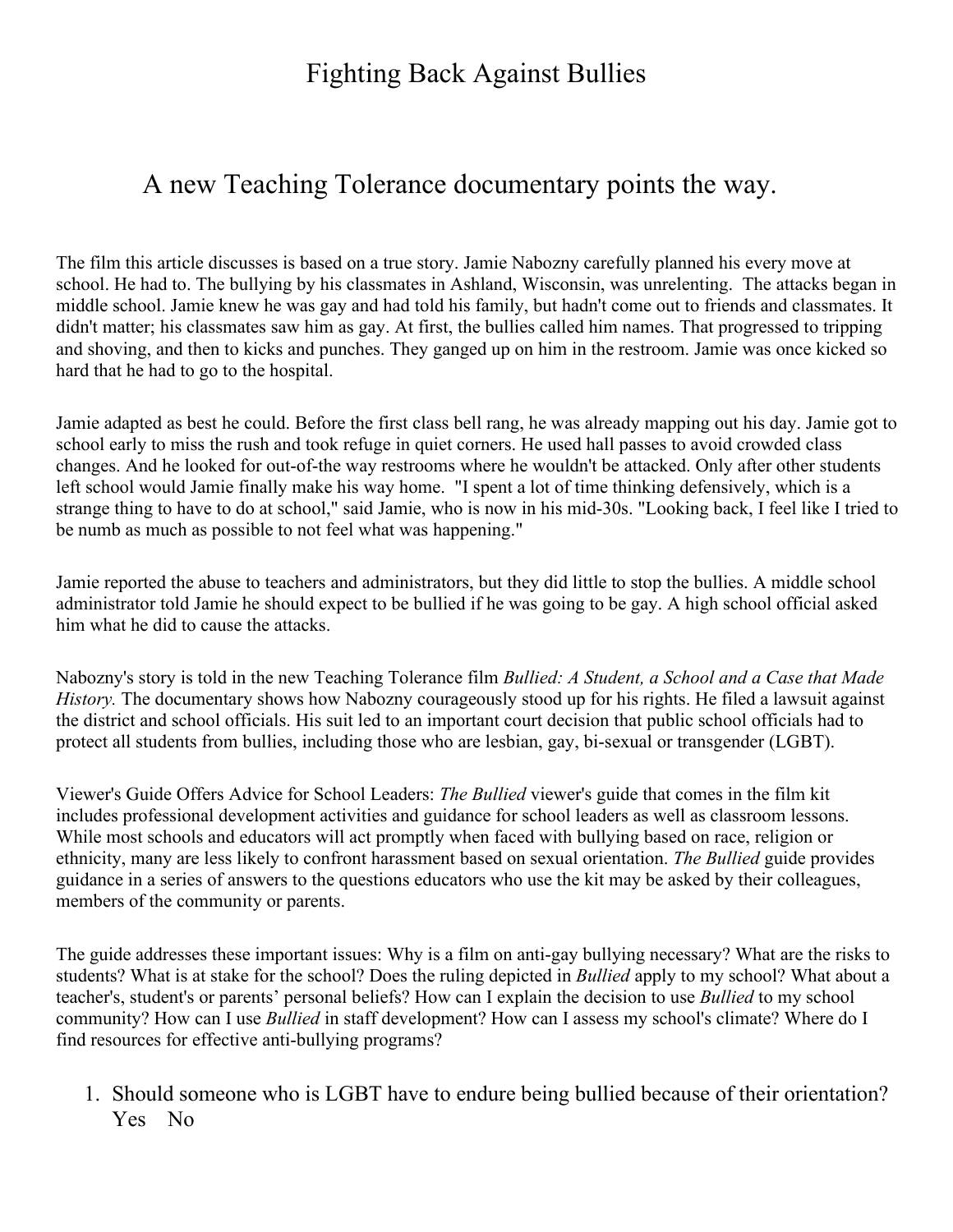2. Everyone is free to have their own personal beliefs on matters. However, do personal beliefs give someone the right to bully someone else? Yes No

#### Suicide by Bullying

Phoebe Prince is loved by her peers. At least, now she is. Hundreds of people have lent their voices to support her on Facebook. Taylor Gosselin wrote, "Your story touched my heart." Dori Fitzgerald Acevedo added," I am so glad we are not letting this get swept under the carpet." This is what some might call "**bullicide**" – **suicide by bullying**.

Before Phoebe Prince hanged herself, she was a new student at South Hadley High School in South Hadley, Massachusetts. Phoebe was a newly arrived Irish immigrant, but that doesn't seem to be what ignited the ire (hateful anger) of other peers - or her own self-doubt. Instead, Phoebe reportedly dared to date boys whom others thought should be off limits to her.

Girls at Phoebe's school reportedly called her an "Irish slut," a "whore" and a "bitch," viciously harassing her in person and on Facebook. Public documents indicate that at least one student gloated after Phoebe took her own life, "I don't care that she's dead."

Phoebe's tormentors have since been dubbed the "Mean Girls," after the clique in the 2004 Tina Fey-scripted movie of the same name. And for the Mean Girls of South Hadley, the consequences of their purported actions have been severe. They are now maligned across the Internet, from postings on Facebook to the comment areas of news websites worldwide.

The Mean Girls, along with two male students, also face an array of criminal charges for allegedly bullying Phoebe Prince. Since then, it's become clear that Phoebe's reasons for taking her own life were complicated. She had struggled with depression and had even attempted suicide once before. But the bullying she endured definitely had an impact on her.

3. Bullying affects everyone involved (including aggressors, witnesses, bystanders), not just the victim. True False

#### New Term, Old Concept

Cyberbullying. The word didn't even exist a decade ago, yet the problem is pervasive in children's lives today. **Simply put, cyberbullying is the repeated use of technology to harass, humiliate or threaten**. When fingers take to the keyboard, or thumbs type into a cellphone and type messages of hate or malice about a specific person, cyberbullying is emerging. And unlike most types of traditional bullying, it comes with a wide audience.

"You can pass around a note to classmates making fun of a peer, and it stays in the room," said Sheri Bauman, a 30-year education veteran who now works as director of the school counseling master's degree program at the University of Arizona. "But when you post that same note online, thousands can see it. The whole world becomes witness and is invited to participate."

Anywhere from one-third to one-half of youths have been targeted by cyberbullies. And those experiences produce damaging consequences- everything from a decline in academic performance to thoughts about suicide. "Our study of upwards of 2,000 middle school students revealed that **cyberbullying victims were nearly twice as likely to attempt suicide compared to students not targeted with online abuse**," said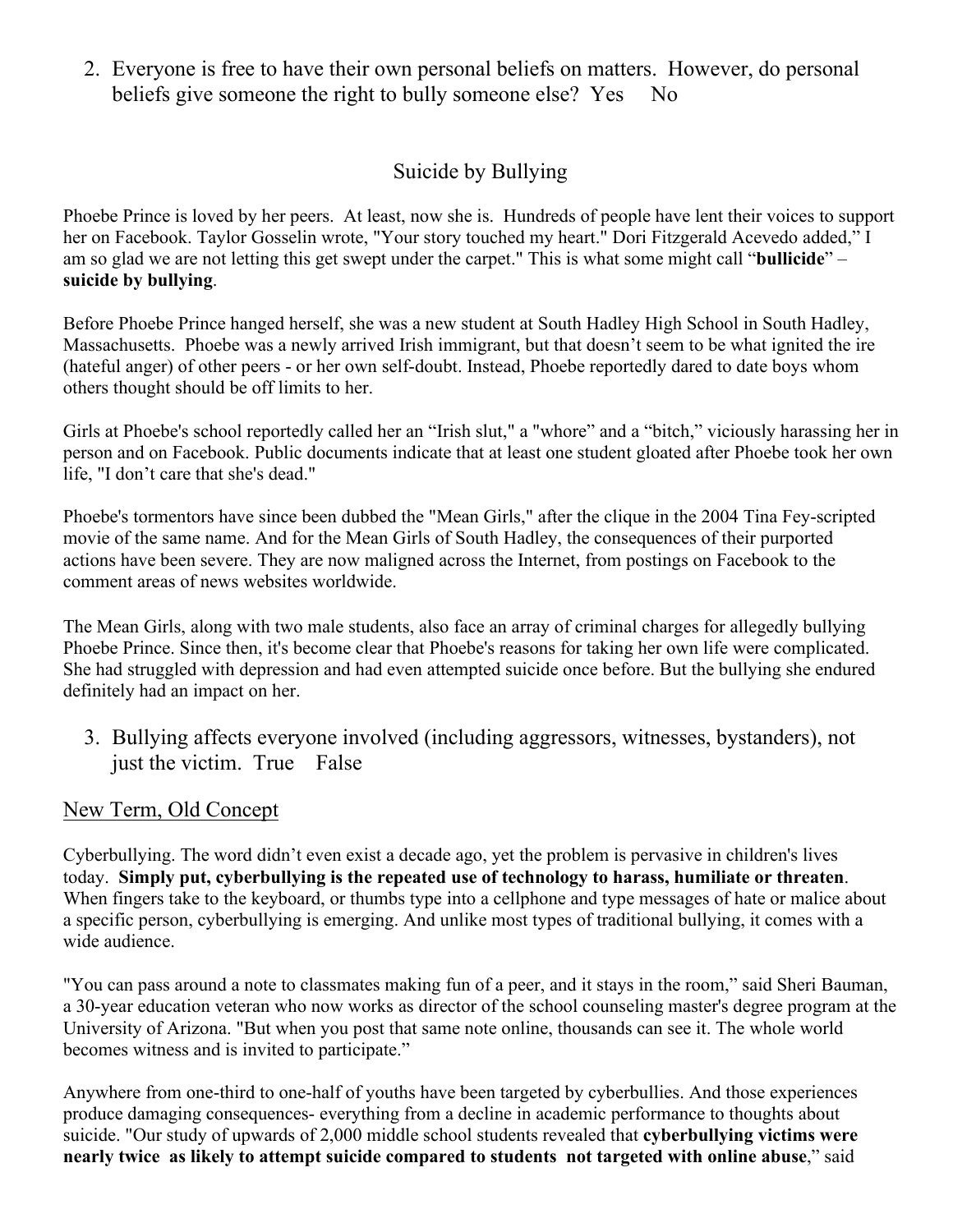Sameer Hinduja, the study co-author, who is also an associate professor at Florida Atlantic University and a founder of the Cyberbullying Research Center. "Cyberbullying clearly heightens instability and hopelessness in adolescents' minds."

Findings like these, and actual deaths like Phoebe's lend a sense of urgency to anti-cyberbullying efforts. Legally speaking, those efforts can be tricky for school administrators. The judiciary has long struggled to balance freedom of speech against the darker side of digital communication. More and more though, courts and law enforcement are sending the message that cyber bullying will not be tolerated. For instance in March 2010, California's Second Appellate District concluded that online threats against a student were not protected speech and allowed a civil lawsuit against the alleged perpetrators, their parents and school officials to proceed.

The notion that schools must respond to behavior that takes place off-campus and online may seem like a tall order. But schools are coming to understand that bullies don't just attack in the cafeteria or on the playground. "Wherever kids go with their computers or phones, which is nearly everywhere, the bullies come with them," explained Bauman.

A 2010 study by the Henry J. Kaiser Family Foundation Found that technology access among children has skyrocketed since 1999. Today, 93 percent of children ages 8 to 18 have computers at home, 66 percent have personal cellphones (on which they are more likely to text than talk), and 76 percent own another multimedia device, such as an iPad. These percentages have increased since the study was done.

These tools give them access to a dizzying array of social media. Some of them, such as Twitter, Instagram, Snapchat and Facebook, are well known among parents and teachers. But others, such as Formspring, fly well below the radar of most adults. Yet it is sites or apps like Formspring and Kik that can create the biggest headaches. Formspring and Kik can offer its users total anonymity. That makes it at once a huge draw for curious teenagers and a nearly perfect medium for cyberbullies.

- 4. Cyberbullying (done online) can have a greater negative effect than traditional bullying. True False
- 5. Victims of cyberbullying are more likely to commit suicide than in-person bullying. True False
- 6. Websites and social media apps that allow anonymous postings and comments are less likely to encourage cyberbullying than those like Facebook and Twitter. True False

#### Reliving the Drama

The ostensible boundary between off-campus behavior and school life evaporated for Highline Academy, a K-8 charter in Denver, last spring when a conflict fueled by Facebook posts ultimately led to a physical altercation in the middle school. *(Editor's Note: The original author sits on that district's board of directors.)*  "When I looked at the pages, I was shocked by how freely and harshly the kids were talking to and about one another," said Principal Gregg Gonzales.

In the wake of the incident, Highline officials spoke with students in morning meetings and issued a special packet of information to parents and guardians about cyberbullying and Internet safety. Still, a new Facebook page soon appeared, with a growing stream of posts about a student directly involved in the altercation.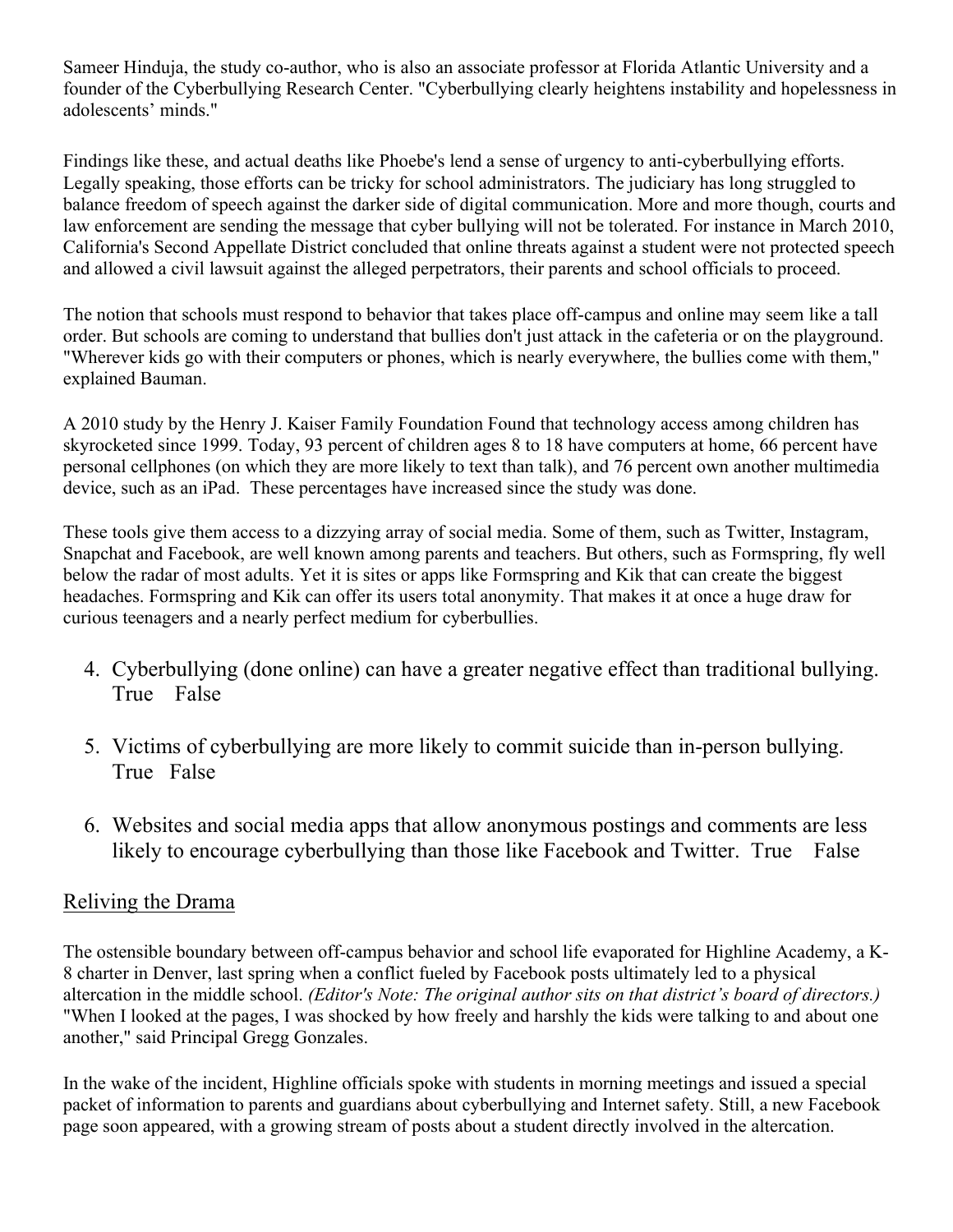''As a community, we needed to step back from the incident and relieve some of the drama," Gonzales said. He asked every parent in the middle school to support a 48-hour moratorium on Facebook activity at home. He also asked parents to discuss the use of the social networking site with their children. Gonzales and his colleagues also placed personal phone calls to parents of students who had engaged in the on- line conversations.

"It may be outside our jurisdiction to dictate what students do on their own time, but it was important to let parents know we'd discovered their child had engaged in cyberbullying or inappropriate conversations about the incident," Gonzales said. As it turned out, his initial shock about students' online behavior was shared. "Numerous parents came back to us and said, 'I had no idea'- no idea what their child was doing online, or even that they had a Facebook page."

Such responses are typical. A 2009 study from Common Sense Media found that parents nationally underestimated children's use of social networking sites and often are unaware of how they are used. Thirtyseven percent of students, for example, admitted they'd made fun of a peer online, but only 18 percent of parents thought their child would engage in such conduct.

"The episode taught us- teachers, parents and students- that practicing respect, one of our core values, means practicing it wherever we are, at school or online," Gonzales said.

- 7. What happens online, and outside of school time, has no effect on school culture and campus life. True False
- 8. Parents are fully aware of what is happening in their child's online life. True False

#### Getting in Front of the Problems

The Seattle Public School District took a proactive stance last year when it launched a pilot curriculum to prevent cyberbullying in its junior high and middle schools. Mike Donlin, the senior program consultant who led the curriculum's development, says the district chose to create its own resources rather than use off-theshelf products. This ensured that the resources would be easy to use and easy to integrate into existing curricula. "There also was the issue of cost," he said. "We believed we could create something great with far less expense."

Unlike many programs that address cyberbullying piecemeal -focusing only on Internet safety skills, for example-the Seattle curriculum attacked the entire problem. It did this by using the four most promising prevention practices. They are:

- Debunking misperceptions about digital behavior
- Building empathy and understanding
- Teaching online safety skills
- Equipping young people with strategies to reject digital abuse in their lives

The Seattle curriculum also recognizes the importance of parental engagement by offering take-home letters and activities. Academically, the curriculum focuses on writing. This not only boosts student skills in a tested area, it also allows the program to discard common, ineffective practices. Instead of asking students to sign a pre-crafted pledge, for example, the curriculum prompts children to write personal contracts for themselves about their online behavior.

The curriculum also educates teachers about cyberbullying and introduces a language they can share with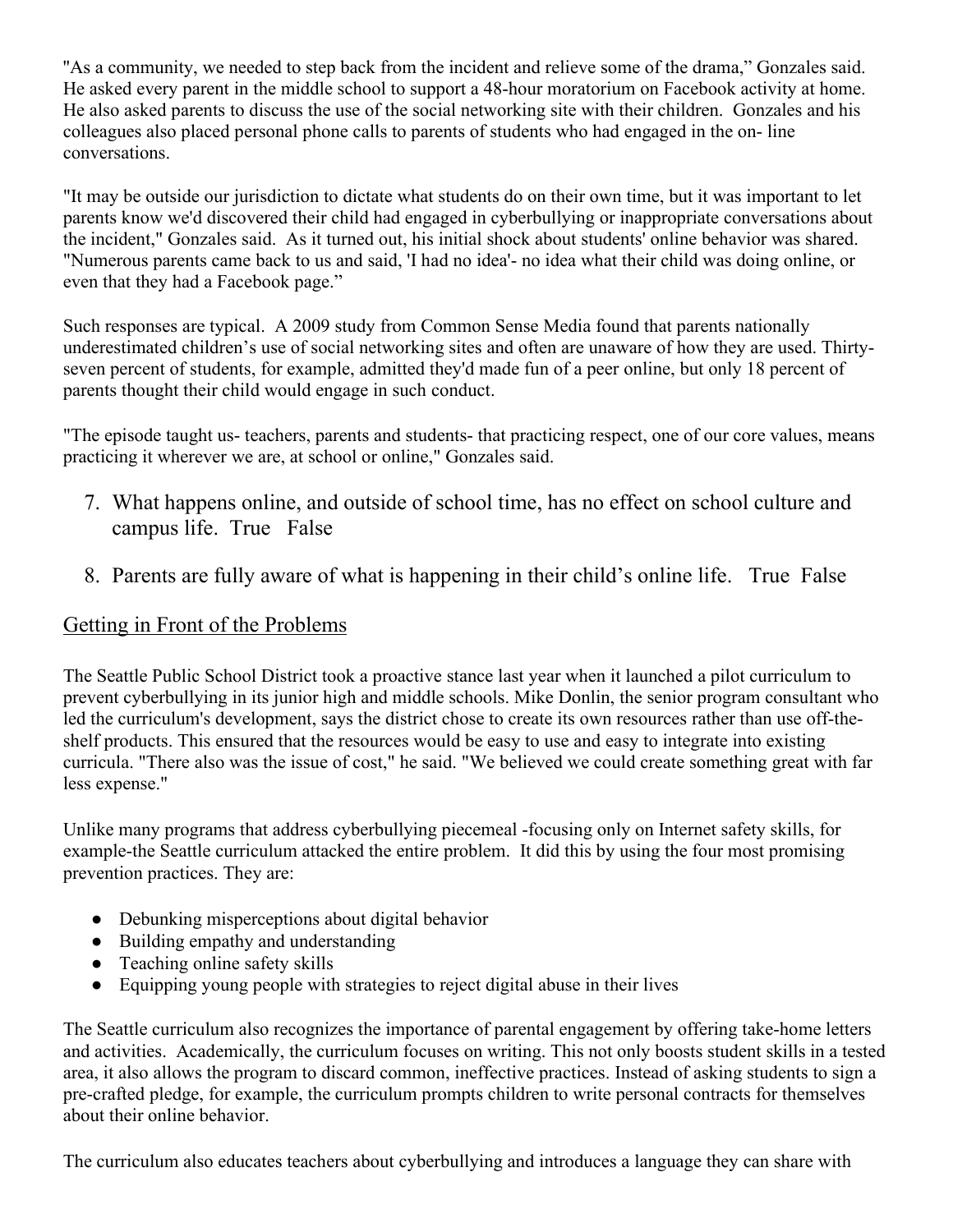their students. "We couch lessons in a way that resonates for teachers, too," said Donlin." So, we use the Golden Rule. We use the old-fashioned mantra "don't kiss and tell' to address sexting." Still, some information requires repeated explanation. Some might wonder, for example, why the curriculum prompts students to try to see things from the bully's perspective. "A single student can be a victim, a bystander and a bully indifferent moments," Donlin explained. "Maybe a child was bullied at school this morning but gets online later and bullies back. Their roles shift. Technology gives them tremendous freedom and power to reach out and touch in nearly every moment, for good or evil."

Learning how to resist the urge to "bully back" is important. Many students have common myths about being online. They often think that they can be anonymous on the internet, or that what they do there is fleeting. Both ideas are mistaken. The Library of Congress, for example, is archiving all Twitter messages sent from March 2006 forward. Even the "mean tweets" will be immortalized for future generations. "Everything students do online reflects on them, permanently." says Donlin. For teachers, a common stumbling block revolves around First Amendment protections and discomfort about corralling students' speech. Donlin believes that should not be a problem in most cases."

We have Second Amendment rights to possess weapons, but that doesn't mean we allow children to bring guns to school," he observed. "When it comes to cyberbullying, we're still talking about school safety."

The new curriculum hasn't been a total remedy for Seattle's schools. In January, one middle school suspended two dozen students who "friended" or became"fans" of a Facebook page maligning another child. It was a reminder that, despite the best efforts, a school's struggle against cyberbullying never ends. "Phoebe Prince was lost earlier this year," Donlin said. "There were others before her. Their names and stories faded. My fear is that we' will forget the lesson learned again. We have to teach this *now".*

9. The First Amendment protects all forms of speech, so there cannot be any legal consequences for what you post online. True False

# Disciplining Bullies Not as Easy (or Effective) as it sounds

Advocates have spent years trying to get schools to take cyberbullying and its traditional counterpart seriously. It's no wonder then that so many express support for increasingly harsh consequences being handed out across the country.

When a prosecutor charged nine students with criminal offenses related to bullying Phoebe Prince, Elizabeth Englander, director of the Massachusetts Aggression Reduction Center, called it a "watershed" moment. Across the country, in Seattle, after more than 20 students were suspended for taunting a classmate online, Mike Donlin, a senior consultant in the district, called it "a clear message- hard and fast." Many states and districts mandate required punishments like suspension or expulsion, and some are now considering heftier use of criminal penalties as well.

Sheri Bauman, the director of the school counseling master's degree program at the University of Arizona, encourages everyone to take a deep breath. "Pushing children out of school isn't going to help," she said. "Bullying, online and in person, is rarely solved with punitive methods. Children who are punished typically persist; they just change their methods."

Bauman, who has studied cyberbullying and its traditional counterpart in the United States, Australia, Canada,